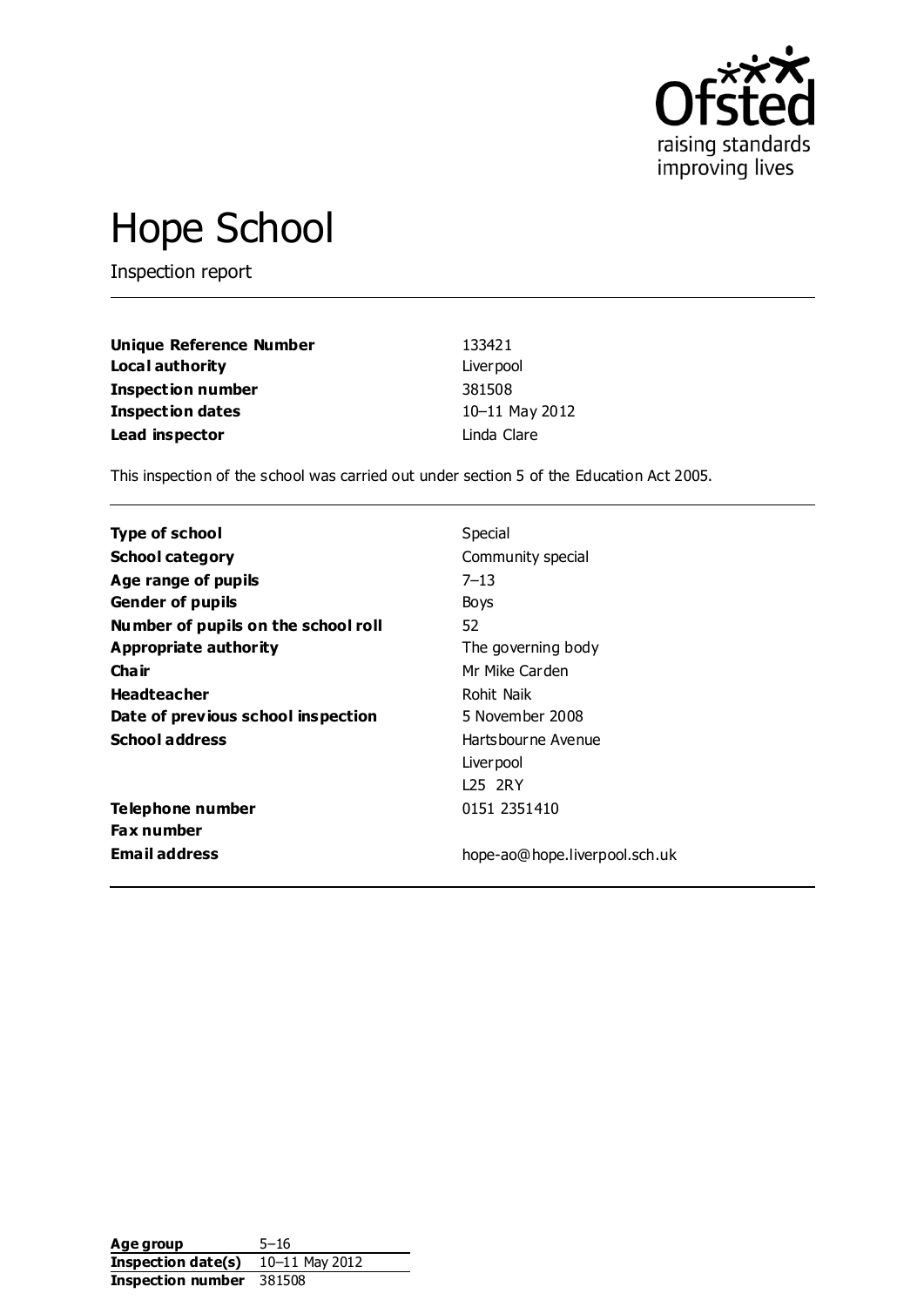

You can use Parent View to give Ofsted your opinion on your child's school. Ofsted will use the information parents and carers provide when deciding which schools to inspect and when.

You can also use Parent View to find out what other parents and carers think about schools in England. You can visit [www.parentview.ofsted.gov.uk,](https://webmail.cfbt.com/mail/AppData/Local/Microsoft/Windows/AppData/Local/Microsoft/Local%20Settings/Temporary%20Internet%20Files/Content.IE5/KTUR6MD3/www.parentview.ofsted.gov.uk) or look for the link on the main Ofsted website: [www.ofsted.gov.uk](https://webmail.cfbt.com/mail/AppData/Local/Microsoft/Windows/AppData/Local/Microsoft/Local%20Settings/Temporary%20Internet%20Files/Content.IE5/KTUR6MD3/www.ofsted.gov.uk)

The Office for Standards in Education, Children's Services and Skills (Ofsted) regulates and inspects to achieve excellence in the care of children and young people, and in education and skills for learners of all ages. It regulates and inspects childcare and children's social care, and inspects the Children and Family Court Advisory Support Service (Cafcass), schools, colleges, initial teacher training, work-based learning and skills training, adult and community learning, and education and training in prisons and other secure establishments. It assesses council children's services, and inspects services for looked after children, safeguarding and child protection.

Further copies of this report are obtainable from the school. Under the Education Act 2005, the school must provide a copy of this report free of charge to certain categories of people. A charge not exceeding the full cost of reproduction may be made for any other copies supplied.

If you would like a copy of this document in a different format, such as large print or Braille, please telephone 0300 123 4234, or email [enquiries@ofsted.gov.uk](mailto:enquiries@ofsted.gov.uk)

You may copy all or parts of this document for non-commercial purposes, as long as you give details of the source and date of publication and do not alter the information in any way.

To receive regular email alerts about new publications, including survey reports and school inspection reports, please visit our website and go to 'Subscribe'.

Piccadilly Gate Store Street Manchester M1 2WD

T: 0300 123 4234 Textphone: 0161 618 8524 [enquiries@ofsted.gov.uk](mailto:enquiries@ofsted.gov.uk) [www.ofsted.gov.uk](http://www.ofsted.gov.uk/)



© Crown copyright 2012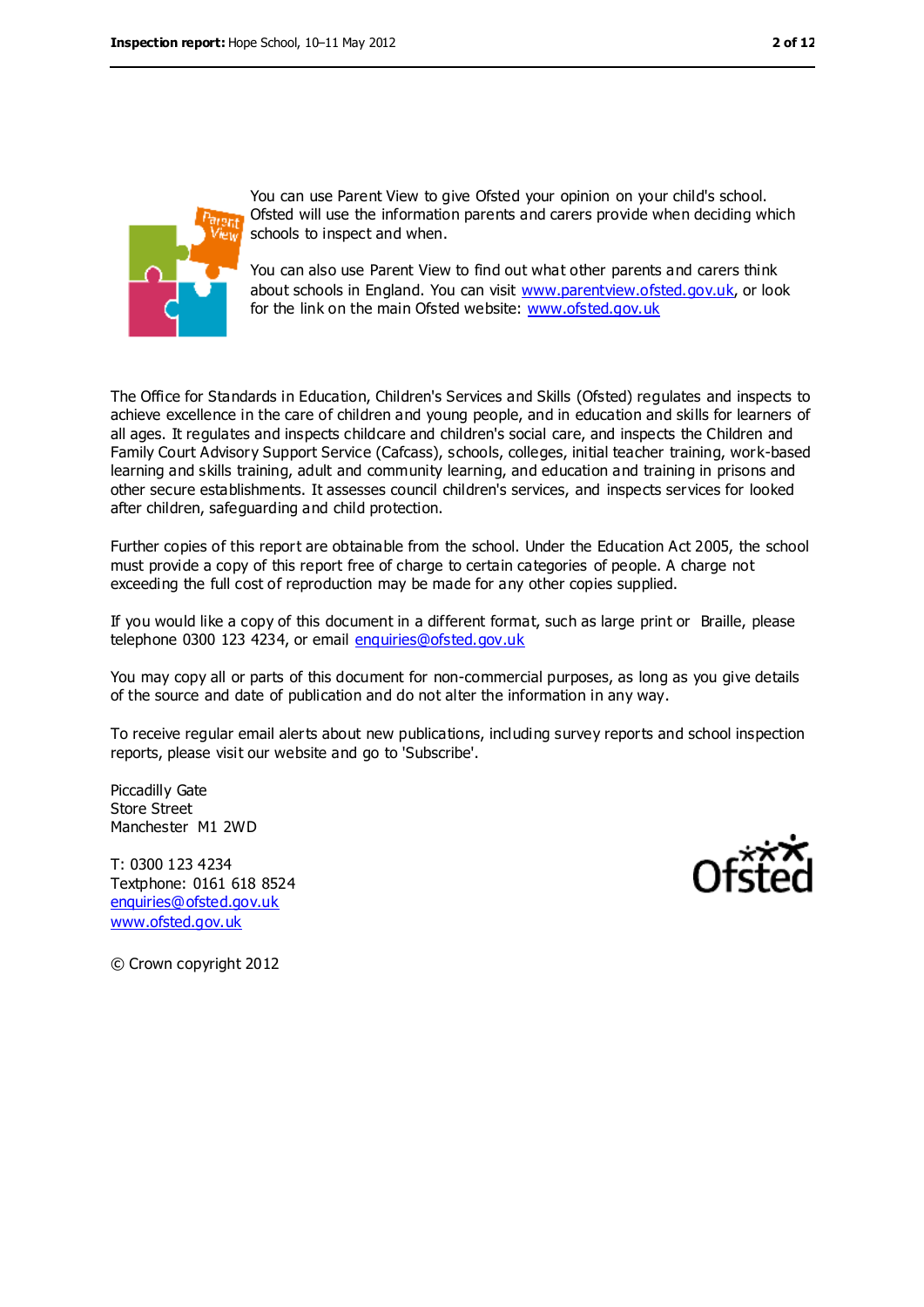# **Introduction**

Inspection team

Linda Clare Hilary Ward Additional inspector Additional inspector

This inspection was carried out with two days' notice. Two tours of the school were made, one accompanied by pupils. Twelve lessons taught by five teachers and one higher-level teaching assistant were seen. Separate 'learning walks' enabled inspectors to observe pupils of all ages in their 'Big Write' and 'Curriculum around the pupil' (CAP) sessions. Inspectors listened to pupils read, attended the whole-school forum, assembly and two 'Check out' sessions at the end of the school day. Meetings were held with parents and carers, groups of pupils, governors and staff. Inspectors observed the school's work, and looked at the school's self-evaluation, school improvement plan, safeguarding and case-study documents, assessment, tracking and attendance data. Inspectors reviewed the information provided by parents and carers in 25 completed questionnaires. The views of pupils and staff in returned questionnaires were also taken into account.

# **Information about the school**

Hope School provides for boys with social, emotional and behavioural difficulties. At the time of the inspection there were 52 pupils on roll. Almost half has additional needs, the most predominant being attention deficit hyperactivity disorder. All pupils have a statement of special educational needs and are from Liverpool and the surrounding area. The majority of boys are of White British origin. Almost one in five is a looked-after pupil. The proportion of boys known to be eligible for free school meals is higher than the national average. The school has achieved the Quality Mark for Basic Skills Primary and Secondary Awards, Advanced Inclusion Award, Leading Parent Partnership Award, Healthy Schools Award and Silver Eco-School status.

As part of the Building Schools for the Future programme the school was re-located to its present site in September 2011. The new school building is co-located with a secondary mainstream school and the same campus is shared with a primary school.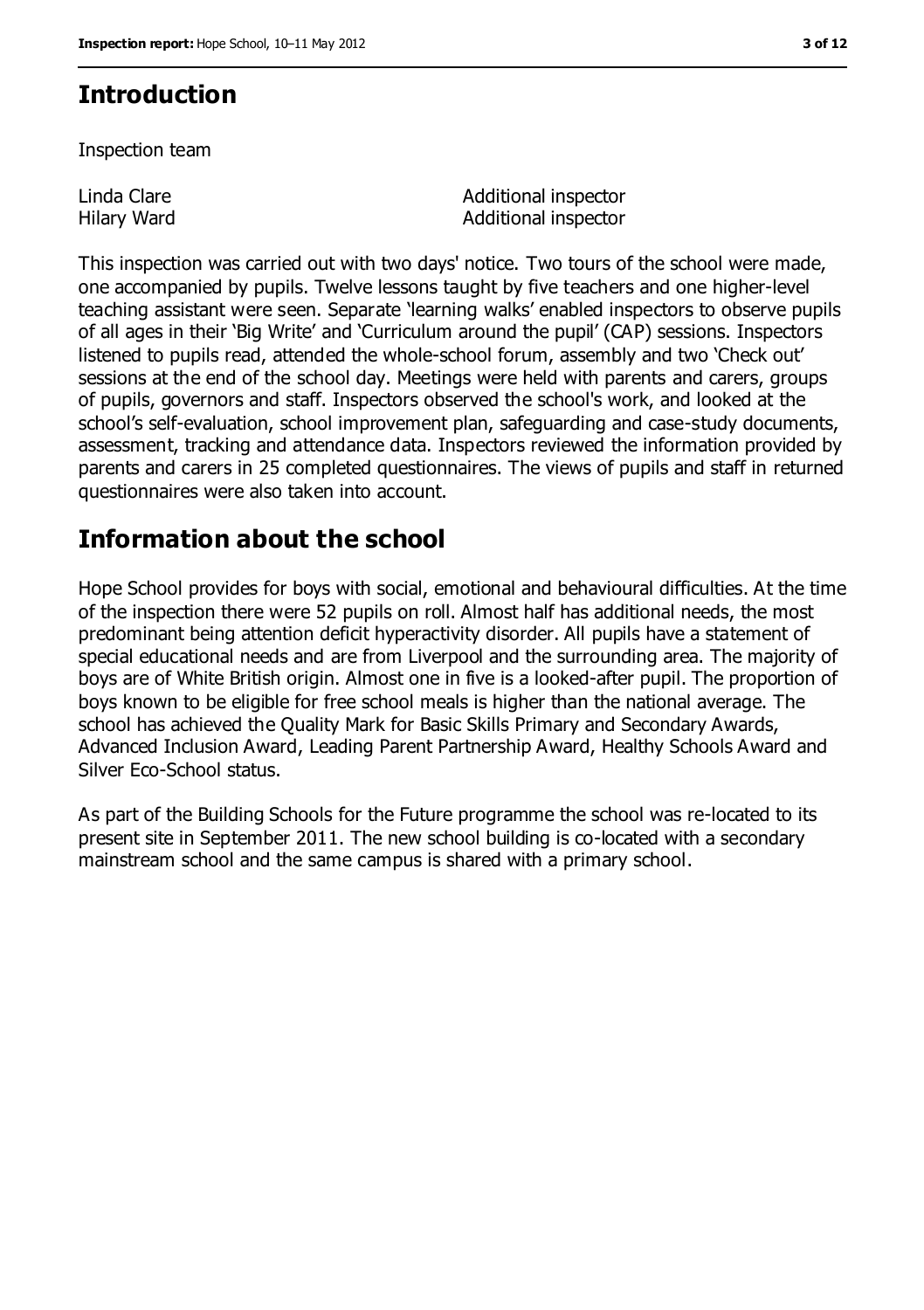**Inspection grades: 1 is outstanding, 2 is good, 3 is satisfactory and 4 is inadequate** Please turn to the glossary for a description of the grades and inspection terms

# **Inspection judgements**

| <b>Overall Effectiveness</b> |  |
|------------------------------|--|
|------------------------------|--|

| <b>Achievement of pupils</b>          |  |
|---------------------------------------|--|
| <b>Quality of teaching</b>            |  |
| <b>Behaviour and safety of pupils</b> |  |
| <b>Leadership and management</b>      |  |

# **Key Findings**

- Hope is a good school. It is not vet outstanding because teaching, whilst good overall, provides only limited opportunities for pupils to achieve higher levels of independent working and there are limited opportunities for pupils to extend their understanding of the arts, different cultures and communities. Outstanding relationships with parents and carers, excellent vision and ambition for school improvement and the consistent and effective management of pupil behaviour are strengths of the school.
- Achievement and progress are good. Pupils enter school with attainments below those nationally expected for their age groups. They make good rates of progress and achieve well from their starting points. Good gains are made in behaviour, self-esteem and communication skills. Pupils with additional needs or circumstances which make them vulnerable make as good or better progress than that of their peers.
- Teaching is mainly good. Staff are enthusiastic, have good relationships with pupils and use praise effectively. There is limited opportunity for pupils to develop independent learning skills and much teaching seen was too teacher-directed and -led. Support staff contribute well to the management of pupil behaviour, but are sometimes underused to support learning.
- Behaviour is good. Pupils' attitudes to learning are generally good and personal and social skills develop well. As pupils gain maturity they become more able to appreciate and evaluate the consequences of their actions. The school provides a secure environment in which pupils say they feel safe.
- The creative curriculum is good and supports the school's core purpose effectively. However, links outside the school environment to extend pupils' arts, community and cultural understanding are limited.
- Overall leadership and management are good. The headteacher provides inspirational and dedicated leadership. The development of distributed leadership has been strong, roles are embedding well and together senior managers provide outstanding direction. Governance is good. The management of teaching and the school's performance are both good and improving.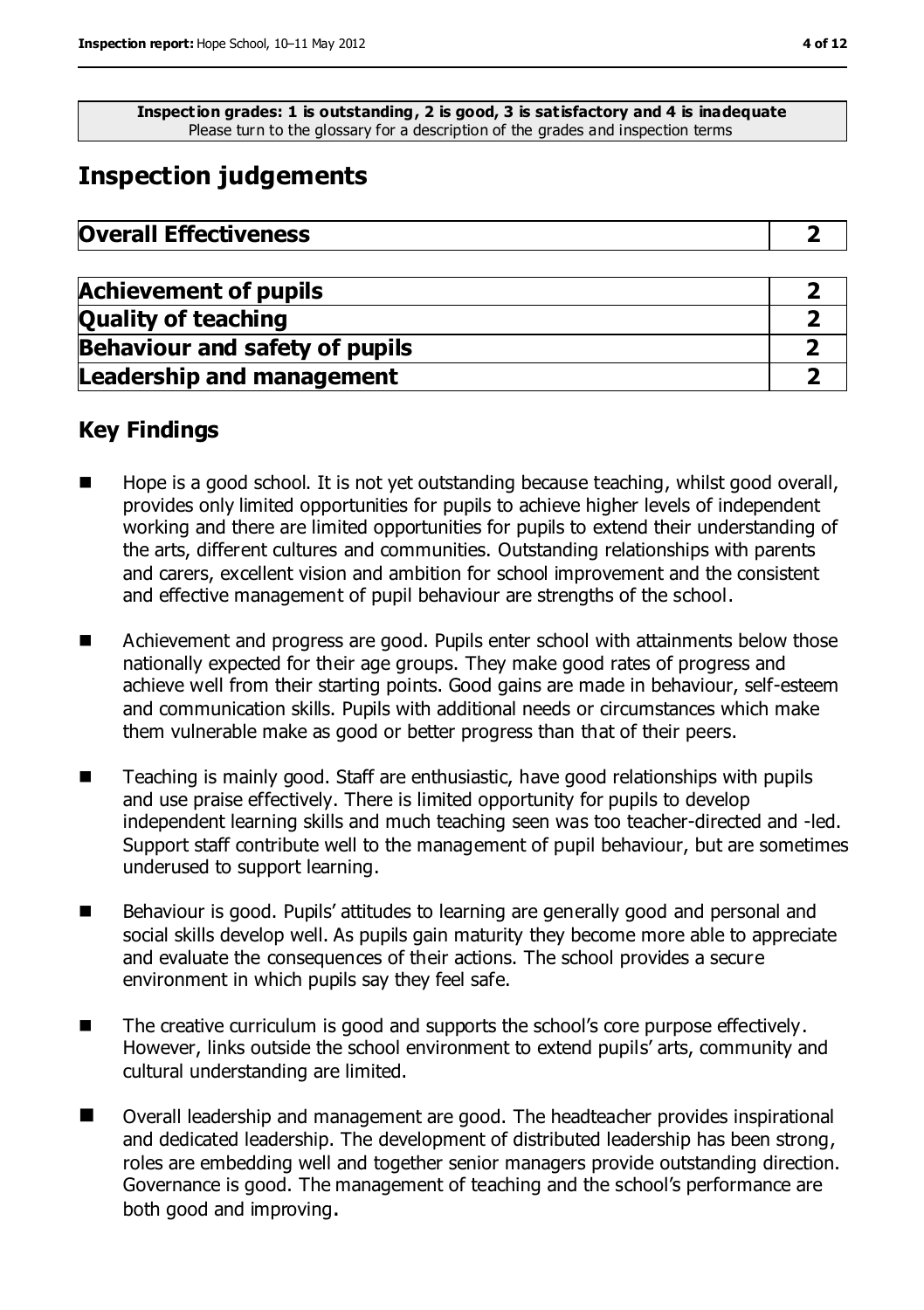### **What does the school need to do to improve further?**

- Improve teaching to further the development of pupils as independent learners by:
	- extending the role of support staff to facilitate the management of more independent pupil research and information-gathering
	- giving more time for pupils to complete individual programmes and less for teacher input to lessons
	- allowing pupils to organise their own resources and take more responsibility for their learning.
- Extend the good and creative curriculum that the school has established by:
	- offering more educational visits and visitors to enable all pupils to sample broader cultural and arts learning
	- developing closer links with community groups and neighbourhood programmes
	- developing the growing collaborative initiatives with other schools and learning centres.

## **Main Report**

### **Achievement of pupils**

Achievement is good. Pupils say they learn a lot in lessons, enjoy school and feel wellsupported in their learning. Parents and carers agree and are fulsome in their praise for the progress their child makes, particularly in reading. As one noted, 'My son's reading has gone up in the time that he has been here. He's come on a lot and is so much happier.'

The majority of pupils learn to stay on task and participate well in lessons. They volunteer answers, cooperate in pairs and in small group sessions, thus improving their collaborative skills well. In a 'Big Write' session good speaking and listening skills were enthusiastically demonstrated as pupils debated the dangers of pirates, sharks and whirlpools in their routewriting directions. Trusting relationships with staff promote improved confidence and selfesteem.

For many pupils entering the school, progress has been hampered by poor attendance and gaps in learning as a result of behavioural difficulties or frequent changes of placement. This results in attainments which are below those of pupils of a similar age nationally. Pupils may join the school in different year groups and their lengths of stay vary. Very few complete a full key stage. In response, the school closely monitors annual and key stage progress and also how much progress pupils make over time from their starting points. Progress is greater and more marked for pupils the longer they attend the school.

Some pupils take longer to settle, testing the school's strictly-enforced 'no exclusions' policy. Once pupils recognise that exclusion is not an option, they settle well, attendance improves and progress accelerates. Progress is monitored efficiently to identify and support those in need of additional help or who are at risk of underachievement and the school has robust and effective procedures for intervention. The school did not have any pupils reaching the end of Year 2 last year. Pupils entering with below average starting points in Key Stage 2 achieve broadly age-appropriate levels by the end of Year 6. Attainment in reading at Year 6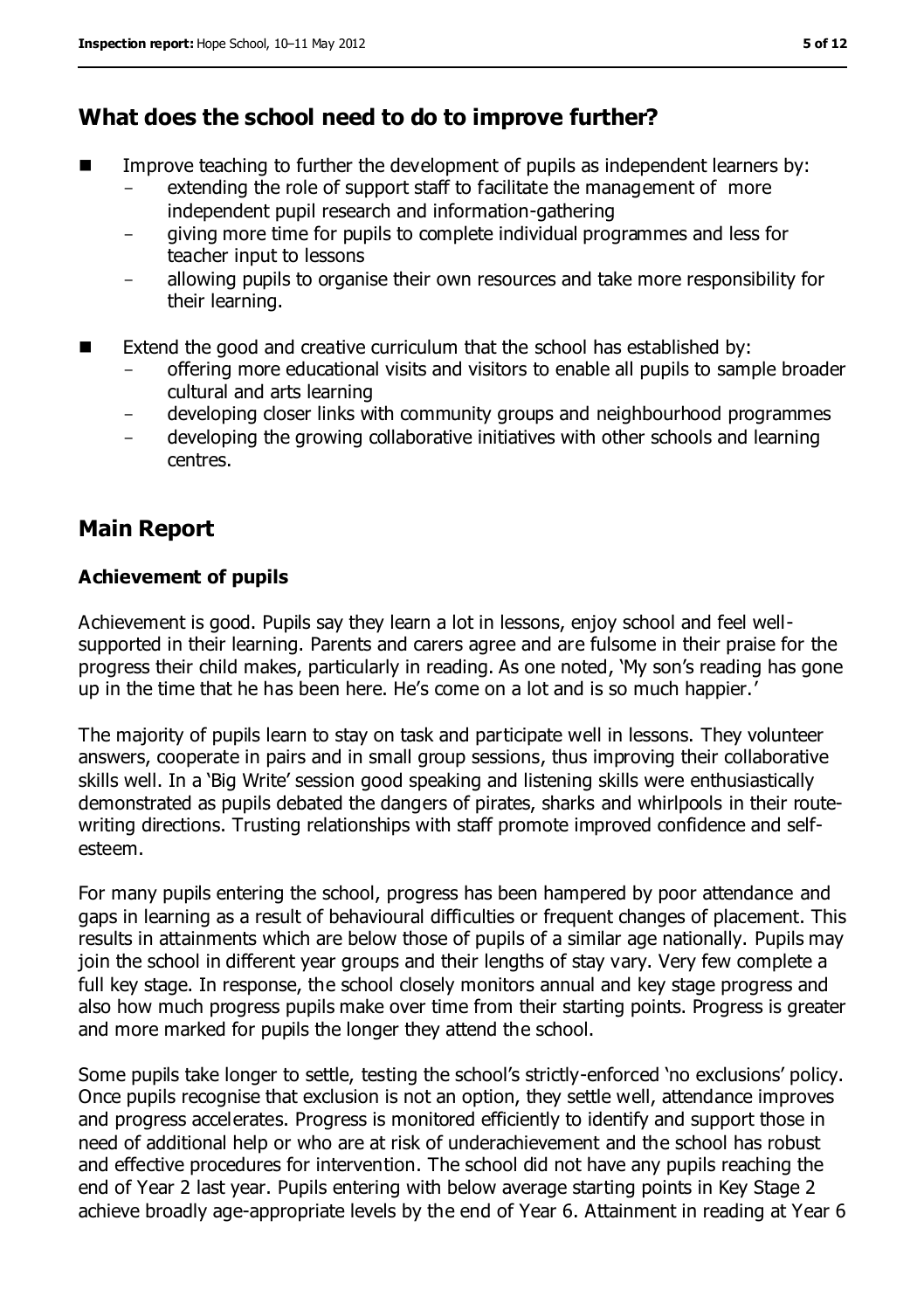is average. By the time pupils leave at the end of Year 8 the majority continues to close the gap to achieve broadly age-expected levels.

Pupils make equally good and occasionally better progress in Key Stage 3 than Key Stage 2 in both English and mathematics due to the greater consistency of learning achieved over the longer period of time in school. Progress in mathematics is better than in English as a result of the activity-based learning and quality resources provided. Pupils whose circumstances make them vulnerable, those with additional needs and looked-after pupils make as good or better progress than that of their peers due to the school's effective tracking of individual progress, close attention to target-setting and its effective intervention programmes.

### **Quality of teaching**

Overall, teaching is good. A few lessons observed had outstanding features and no teaching was less than satisfactory. Better lessons are characterised by brisk pace, changes of task and a range of teaching strategies to engage and motivate at individual pupil level. Teacher expectation is generally high and subject knowledge is good. Information and communication technology (ICT) is used well to foster curiosity and promote participation. Planning is good and well-informed by on-going assessment. In some lessons, pupils use individual red, amber and green stacking beakers very effectively to signal their understanding or to request assistance. As one pupil said, 'You don't get to feel ashamed about asking. The teachers can see that you're not sure by the top colour, so they come to help'. The system is less effective where pupil understanding is not checked until the end of the lesson.

Lessons are purposeful and staff clearly promote the strong focus on moral and social responsibility and reflection which permeate teaching and learning. This was demonstrated effectively as pupils empathetically discussed human rights, revealing good prior knowledge of, and reasons for, the discrimination of ethnic groups in wartime concentration camps. In line with the creative curriculum, practical learning is widely used to promote interest and pupil participation. However, in too many lessons activities are teacher-led and -dominated leaving relatively little time for pupils to gather their own resources, research answers or work independently at their own pace. Reading is taught systematically and regularly using phonics (linking letters with the sounds they make), a combination of look-and-say methods and word-building strategies with good outcomes. Extended writing is planned well, but not always completed due to lengthy teacher input.

Questioning is used effectively and recent professional development has improved marking across the school. Support staff monitor behaviour well but opportunities are missed to use them more effectively to improve the quality of learning. Resources for learning are good. Pupils are keenly aware of what they need to do to improve. Personal targets are selfevaluated at the end of each lesson. Level 5 is the ultimate goal and pupils strive to achieve this knowing these levels are integral to all school activities and rewards. Academic targets, displayed and referenced clearly throughout lessons, are equally well-known and pupils are quick to offer their understanding of how they may 'uplevel' - particularly in their reading, writing and mathematical skills.

Inspection findings accord well with the school's monitoring of teaching. Parents and carers are highly-supportive of the school's teaching and of how well it develops pupil communication skills in reading, writing and mathematics.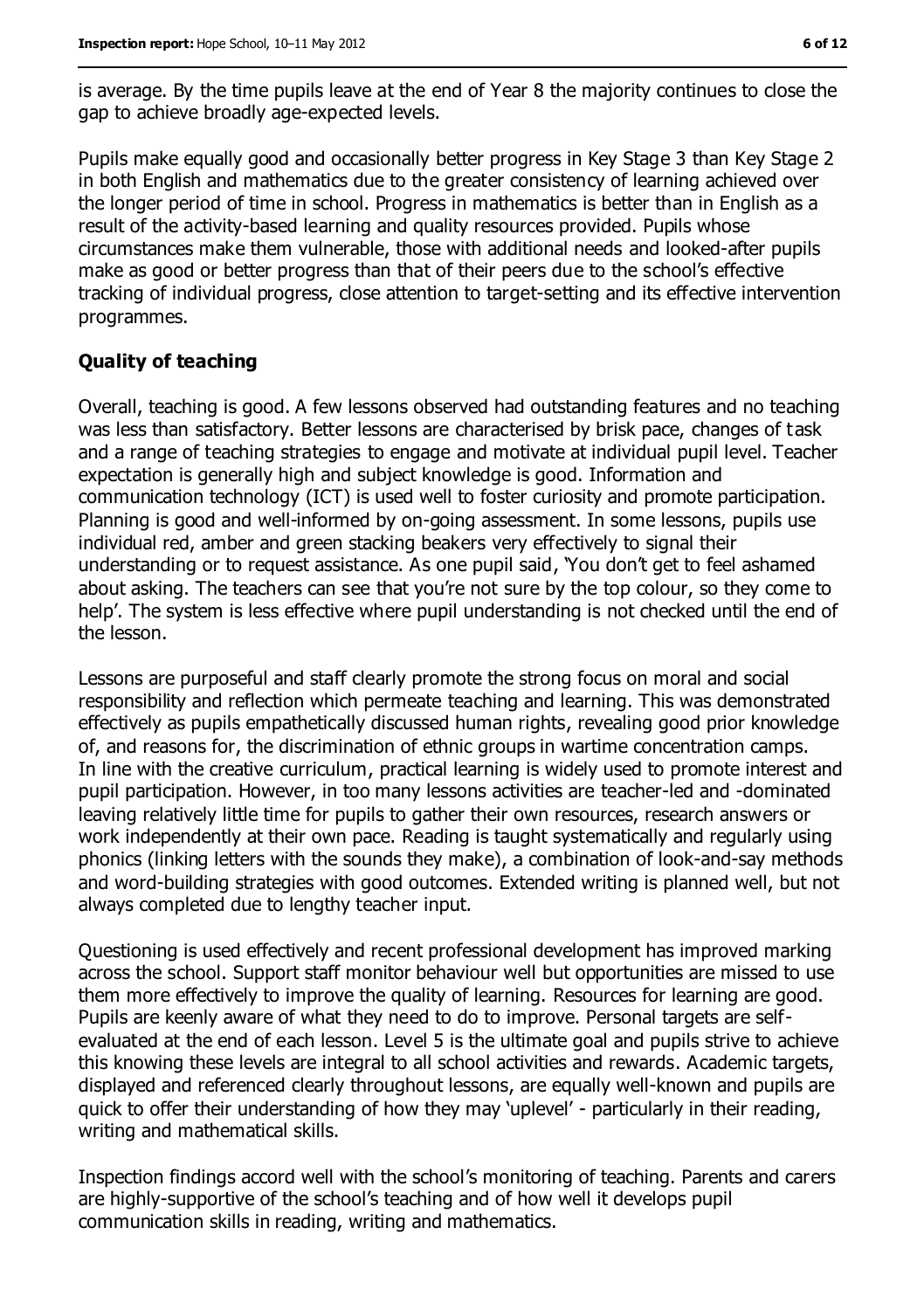#### **Behaviour and safety of pupils**

Behaviour is generally good. Most pupils feel that school is a positive experience and feel staff 'don't give up on us'. Over three quarters of parents and carers returning the questionnaire felt behaviour to be good. Pupil response to staff direction is good, behaviour in lessons contributes well to pupil learning and time out to reflect on unwanted behaviour is managed effectively, enabling a prompt return to lessons. Behaviour about school is generally good. Scrutiny of behavioural records shows that this is the case over time too. As a result the school has a welcoming, friendly ethos in which the school motto 'If I try I can' has meaning and relevance.

The breakfast-club provides a sociable start to the day for many of the pupils and massage sessions contribute to the calming ethos that the school promotes. Pupils demonstrate increasingly appropriate social and moral awareness and take a very active part in school affairs. The weekly whole-school forum is chaired responsibly by pupils. They freely and openly express their thoughts and ideas, showing good respect and consideration for the opinions of others. Pupils say incidents of bullying in any form are dealt with swiftly by staff. Restorative justice to help pupils understand how to repair harm and find a positive way forward is being introduced. The reward and sanction systems are very effective and are supported seamlessly by personal education and emotional literacy lessons.

'Let's Talk' and daily 'Check In-Check Out' sessions provide good opportunities for pupils to assess their day, their successes and areas that they could improve. Those gaining greater self-confidence are given opportunity to demonstrate their learning to visiting parents and carers by taking the teacher role in front of parent 'classes' on family learning days. Attendance is improving. It supports pupil progress well and compares favourably against schools meeting similar pupil needs. This, combined with the improvement in both attainment and progress and the school's continuing record of no exclusions would also indicate behaviour observed on the inspection is representative of that over time.

#### **Leadership and management**

Leadership and management are good and increasingly effective. The strengths of the headteacher and senior leadership team complement each other very effectively. Performance management holds staff accountable and is appropriately linked to good quality improvement planning. Comprehensive professional development has significantly strengthened assessment for learning procedures. Morale is high. The staff survey indicates their unanimous pride in the school and in its work. The school is a cohesive community demonstrating many levels of effective teamwork. The governors' regular involvement in school enables their informed challenge and good support.

The school's self-evaluation is accurate. Data analysis is secure, rigorous and supported by good quality tracking and effective interventions. The school evaluates its effectiveness against local schools and pupil progress is monitored meticulously against the national progression guidance for pupils with similar starting points. Adhering to the 'no exclusions' policy has clearly forfeited short-term gains in pupil progress, but has resulted in more secure improvement over time with better pupil engagement, attitudes and outcomes. The school has now achieved its distributed leadership and given the improvements securely in place, has good capacity to sustain further improvement.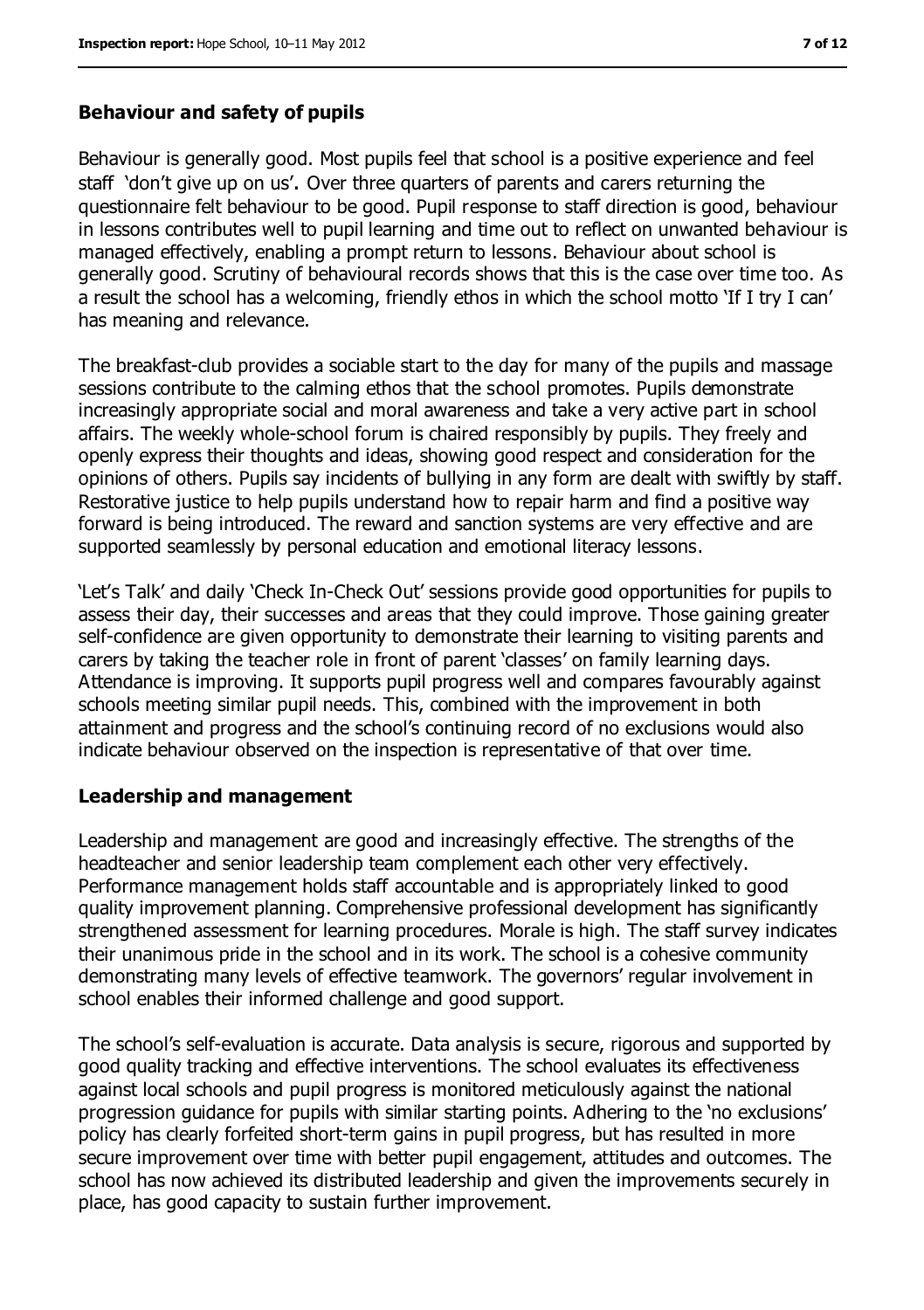The school's creative curriculum is good. Themes are chosen carefully to reflect the all-male school population. Plans to develop the role of subject coordinators will help to maintain breadth and balance as curricular themes develop. Effective links with external agencies, specialist services and a range of partnerships extend the school's offer. There is scope to develop further collaborative links with other schools and learning centres. The outreach service is successful in supporting pupils in local mainstream schools and a small number of placements with the co-located high school have been successfully implemented. Provision for pupils' spiritual, moral, social and cultural development is good overall. Cultural and arts activities such as poet and rapper visits to school are popular. However, pupils have few opportunities to engage in these and to develop community links beyond the school environment.

Equality and discrimination are tackled robustly, illustrated by the good and better progress made by pupils with additional needs. Appropriate procedures for the recruitment of staff are in place and safeguarding meets all current guidelines. Risk assessments and care plans for individual pupils are established and staff are regularly trained in managing difficult and physical behaviour challenges. These arrangements contribute well to pupil safety and to the consistency of the staff approach.

'Hope Holidays' and the 'Family Matters' support programmes place home links squarely at the heart of pupil learning. Parents and carers are overwhelmingly supportive of the school and how it helps them to support their child's learning. As one parent commented typically, 'I'm very pleased with the ethos and management of this school. It far exceeds my expectations'.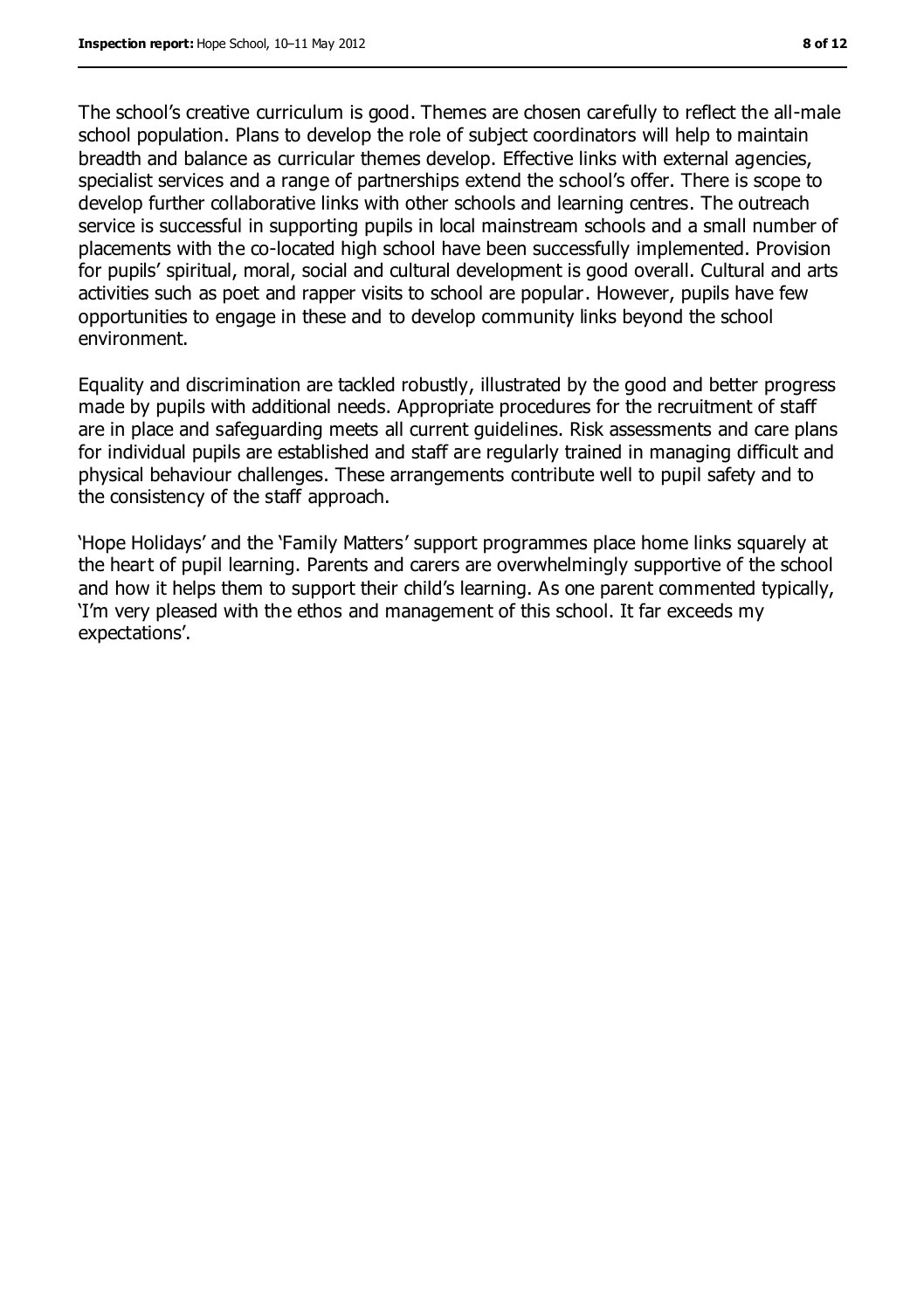# **Glossary**

### **What inspection judgements mean**

| <b>Grade</b> | <b>Judgement</b> | <b>Description</b>                                                                                                                                                                                                            |
|--------------|------------------|-------------------------------------------------------------------------------------------------------------------------------------------------------------------------------------------------------------------------------|
| Grade 1      | Outstanding      | These features are highly effective. An outstanding school<br>provides exceptionally well for all its pupils' needs.                                                                                                          |
| Grade 2      | Good             | These are very positive features of a school. A school that is<br>good is serving its pupils well.                                                                                                                            |
| Grade 3      | Satisfactory     | These features are of reasonable quality. A satisfactory school<br>is providing adequately for its pupils.                                                                                                                    |
| Grade 4      | Inadequate       | These features are not of an acceptable standard. An<br>inadequate school needs to make significant improvement in<br>order to meet the needs of its pupils. Ofsted inspectors will<br>make further visits until it improves. |

### **Overall effectiveness of schools**

|                       | Overall effectiveness judgement (percentage of schools) |      |                     |                   |
|-----------------------|---------------------------------------------------------|------|---------------------|-------------------|
| <b>Type of school</b> | <b>Outstanding</b>                                      | Good | <b>Satisfactory</b> | <b>Inadequate</b> |
| Nursery schools       | 54                                                      | 42   |                     |                   |
| Primary schools       | 14                                                      | 49   | 32                  |                   |
| Secondary schools     | 20                                                      | 39   | 34                  |                   |
| Special schools       | 33                                                      | 45   | 20                  |                   |
| Pupil referral units  |                                                         | 55   | 28                  |                   |
| All schools           | 16                                                      | $-4$ |                     |                   |

New school inspection arrangements have been introduced from 1 January 2012. This means that inspectors make judgements that were not made previously.

The data in the table above are for the period 1 September to 31 December 2011 and represent judgements that were made under the school inspection arrangements that were introduced on 1 September 2009. These data are consistent with the latest published official statistics about maintained school inspection outcomes (see [www.ofsted.gov.uk\)](https://webmail.cfbt.com/mail/AppData/Local/Microsoft/Windows/AppData/Local/Microsoft/Local%20Settings/Temporary%20Internet%20Files/Content.IE5/KTUR6MD3/www.ofsted.gov.uk).

The sample of schools inspected during 2010/11 was not representative of all schools nationally, as weaker schools are inspected more frequently than good or outstanding schools.

Primary schools include primary academy converters. Secondary schools include secondary academy converters, sponsor-led academies and city technology colleges. Special schools include special academy converters and non-maintained special schools.

Percentages are rounded and do not always add up exactly to 100.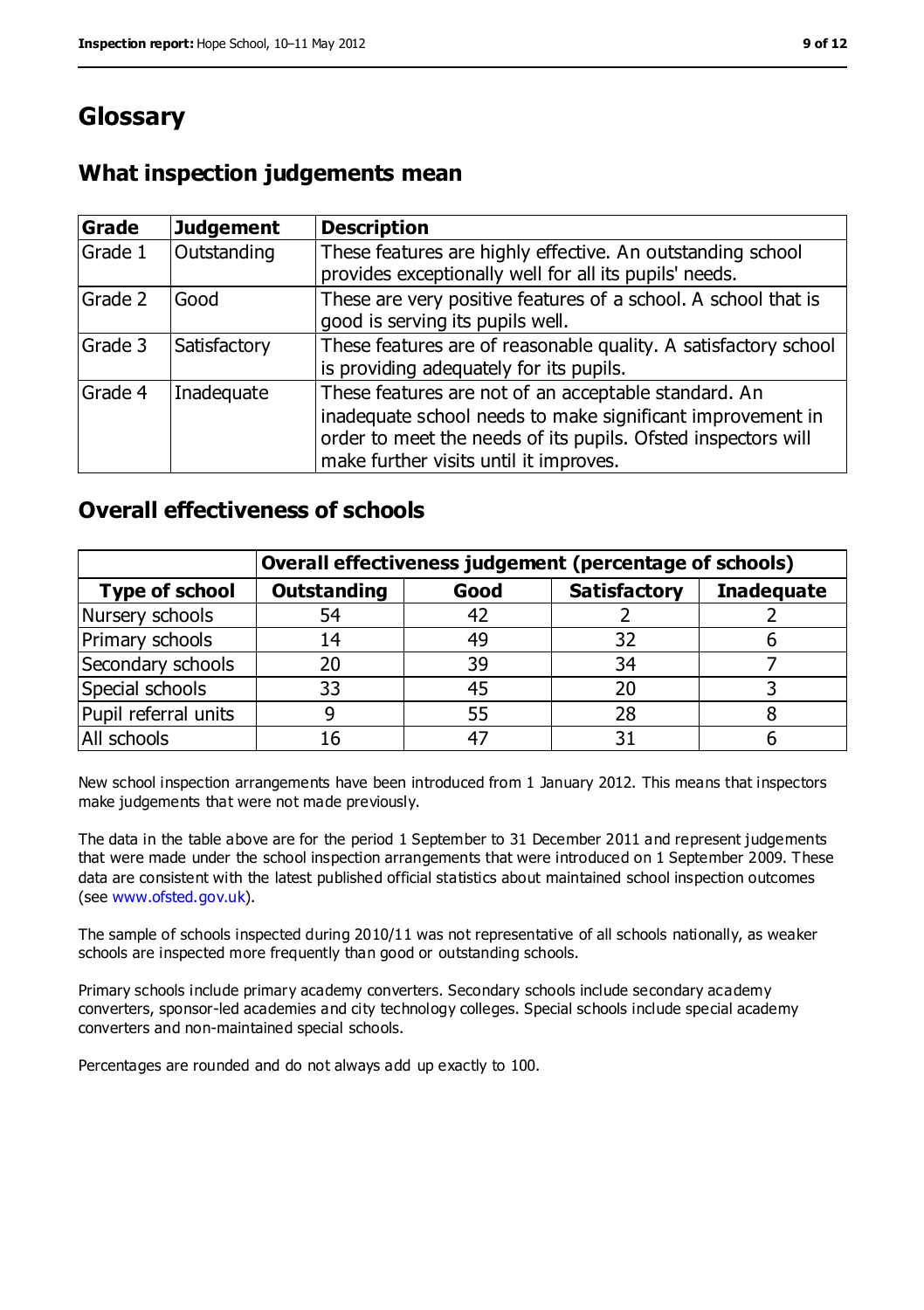# **Common terminology used by inspectors**

| Achievement:                  | the progress and success of a pupil in their learning and<br>development taking account of their attainment.                                                                                                           |
|-------------------------------|------------------------------------------------------------------------------------------------------------------------------------------------------------------------------------------------------------------------|
| Attainment:                   | the standard of the pupils' work shown by test and<br>examination results and in lessons.                                                                                                                              |
| Attendance                    | the regular attendance of pupils at school and in lessons,<br>taking into account the school's efforts to encourage good<br>attendance.                                                                                |
| Behaviour                     | how well pupils behave in lessons, with emphasis on their<br>attitude to learning. Pupils' punctuality to lessons and their<br>conduct around the school.                                                              |
| Capacity to improve:          | the proven ability of the school to continue improving based<br>on its self-evaluation and what the school has accomplished<br>so far and on the quality of its systems to maintain<br>improvement.                    |
| Floor standards               | the national minimum expectation of attainment and<br>progression measures                                                                                                                                             |
| Leadership and<br>management: | the contribution of all the staff with responsibilities, not just<br>the governors and headteacher, to identifying priorities,<br>directing and motivating staff and running the school.                               |
| Learning:                     | how well pupils acquire knowledge, develop their<br>understanding, learn and practise skills and are developing<br>their competence as learners.                                                                       |
| Overall effectiveness:        | inspectors form a judgement on a school's overall<br>effectiveness based on the findings from their inspection of<br>the school.                                                                                       |
| Progress:                     | the rate at which pupils are learning in lessons and over<br>longer periods of time. It is often measured by comparing<br>the pupils' attainment at the end of a key stage with their<br>attainment when they started. |
| Safety                        | how safe pupils are in school, including in lessons; and their<br>understanding of risks. Pupils' freedom from bullying and<br>harassment. How well the school promotes safety, for<br>example e-learning.             |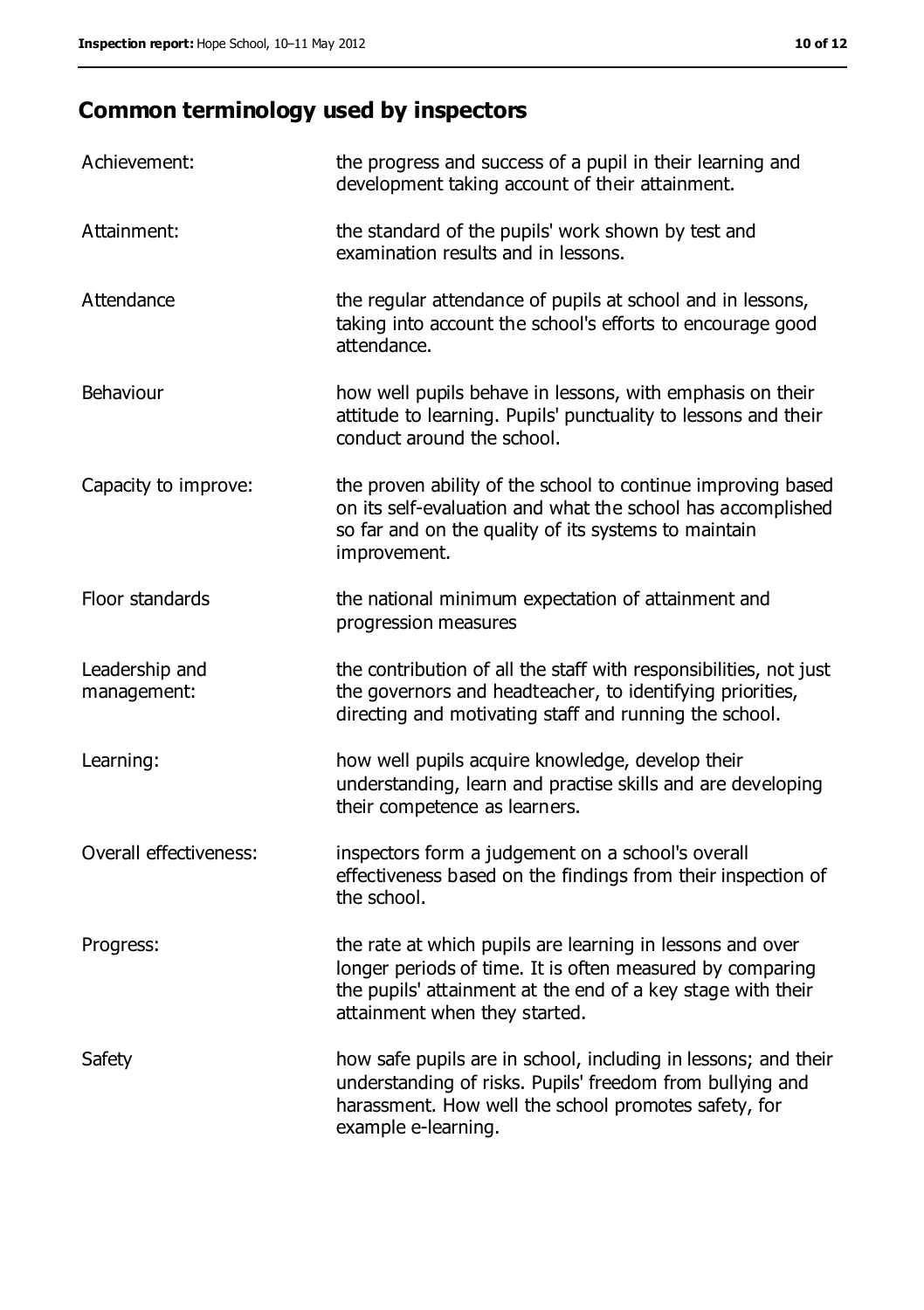#### **This letter is provided for the school, parents and carers to share with their children. It describes Ofsted's main findings from the inspection of their school.**



14 May 2012

#### Dear Pupils, **Inspection of Hope School, Liverpool, L25 2RY**

I am writing to thank you for your warm welcome when I visited your school with my colleague recently. Your thoughts and contributions were really useful in helping us to come to decisions about your school. This is what we found.

- You told us that Hope is a good school, you like attending and enjoy your lessons. Your parents and carers also think that it is a good school. We agree. It provides a good quality of education.
- The staff teach you well and you make good, and sometimes better, progress.
- Your behaviour is generally good and it gets better as you learn to manage how you respond to people by thinking through the consequences. It was good to see how many of you managed to become Level 4 or 5 each day.
- Everyone takes good care of you and almost all of you say that you feel safe in school. I was so impressed with your whole-school forum and thought that the chair did a fantastic job of keeping order so that everyone could have their say. How polite you all were  $-$  well done!!
- Your school is so good because the headteacher and all of the senior leaders know exactly what they need to provide for you to make sure that you make the best progress that you can.

We have asked your headteacher to look at two areas that would make your school even better:

- Your curriculum is good but it could be improved if you were able to go out to see and experience different cultures, arts and local community activities, so we have asked you headteacher to look at this for you.
- While you work hard in lessons, some of you could have been getting on with more work of your own. We have asked your teachers to allow you to research your own information and resources, and to enable you to work more independently.

You can help your teachers to do these tasks by telling them when work is too easy or too hard and behaving well when you go out from school.

I wish you all the very best for the future,

Yours sincerely

Linda Clare Lead Inspector